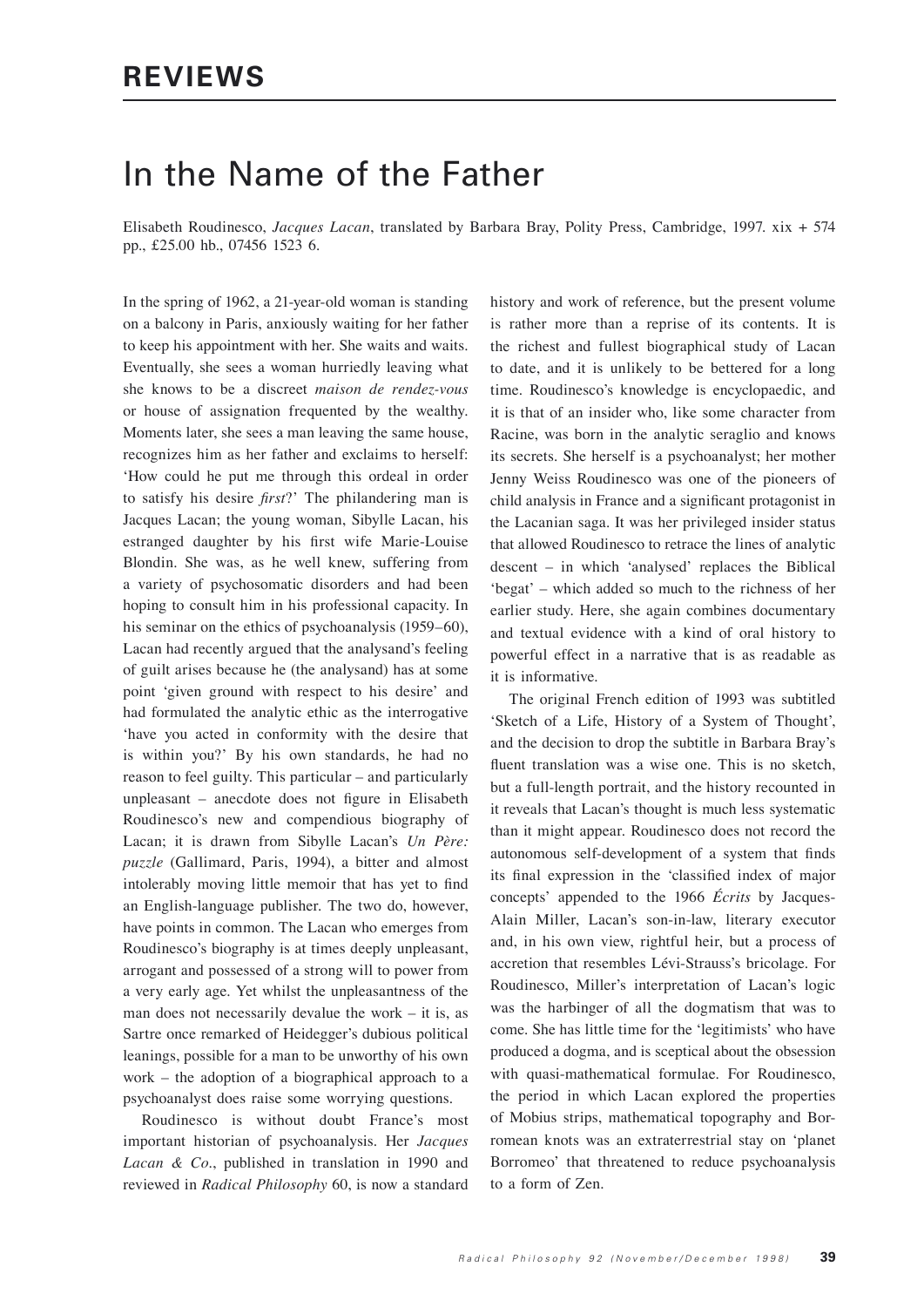Leaving the theoretical stratosphere to which Lacan is so often elevated and confined, Roudinesco digs into history. Some of her discoveries border on the comic. Much has been made of Lacan's famous style, variously described as baroque or Gongorian and sometimes regarded as following or imitating the workings of the unconscious. It proves to be the effect of an almost total inability to write coherent French. In 1938, Lacan submitted a lengthy essay on the family for publication in an encyclopaedia edited by the psychologist Henri Wallon and the historian Lucien Febvre. The style was so convoluted and impenetrable that the unfortunate and long-suffering woman who edited it referred to her work as an exercise in ʻtranslation'. Matters were little better when, after considerable persuasion had been applied, Lacan agreed to publish his *Écrits.* Once more, a great deal of editorial input was required to make the text as readable as it is, and much of the punctuation is the work of François Wahl.

Some of the other concrete details that emerge are not so amusing, and much less edifying. The central issue at stake in Lacan's stormy relationship with the International Psychoanalytic Association was his use of variable or short sessions in training analyses. Despite all the promises to discontinue the practice in a bid to gain official recognition, Lacan continued to use short sessions. And as the sessions grew shorter, Lacan – never a man averse to wealth – became richer. By 1979, Lacan was seeing an average of ten patients per *hour*, and earning some four million francs a year from psychoanalysis. As the technique was adopted by many of Lacan's disciples, it allowed the École Freudienne de Paris to proliferate by producing analysts on an almost industrial scale. The numbers involved in the constant round of analysis and attendance at the master's seminar bound them together, but also sowed the seeds for the later dissensions that have left the house of Lacan so divided.

Althusser once famously remarked that Lacan ʻthinks nothing but Freud's concepts', but Roudinesco demonstrates otherwise. From the 1930s onwards, Lacan borrowed concepts from Freud and looked to philosophy to provide a theoretical infrastructure. More tellingly, every conceptual borrowing, every glance at a theory, helped him to appear simultaneously the destroyer of old values, the heir to an old tradition and the solitary pioneer of new knowledge. Lacan borrowed from the concrete psychology elaborated by Georges Politzer in the 1930s, from Wallon – whose work on child psychology provides Lacan with the underpinnings for his mirror-stage, from the surrealists, and, perhaps above all, from Kojève,

without whom he could not have elaborated his famous dialectic of desire. Borrowing is of course not an illegitimate activity and Lacan is at his best a wonderful synthesizer of disciplines. At other times, he appears to have borrowed concepts in the same way that some people borrow cigarettes. As every smoker knows, you never get back a borrowed cigarette. Roudinesco describes the young Lacan as displaying a Madame Bovary-like desire for a change of identity, and he borrowed roles too. In ʻThe Freudian Thing', Lacan cites Jung's words to Freud as they came into New York harbour in 1909: ʻThey don't realize we're bringing the plague', and added ʻI have it from Jung's mouth'. Lacan certainly met Jung, but neither the Jung nor the Freud archives contain any mention of the anecdote that makes Lacan an heir, gives his subversion of the subject a legitimate pedigree, and fosters the illusion that Freud was Lacan *avant la lettre*.

Conceptual borrowings are central to one of the strangest and saddest stories told by Roudinesco. It concerns ʻAimée', or Marguerite Paintaine, to give her her true name. ʻAimée' was a failed novelist who, suffering from paranoia and erotomania, attacked a famous actress with a knife, and who provided the raw material for Lacan's thesis on the relationship between paranoid psychosis and the personality (1932). Although no analysis took place – Lacan was not yet qualified – the two worked together for over a year but Lacan never returned the writings he borrowed. He was more concerned with using her as a source than with treating her as a patient. The full story of Marguerite/Aimée has as many twists and turns and unlikely coincidences as a novel by Balzac or Victor Hugo. After many years in psychiatric hospitals, she was actually employed as a cook–housekeeper by Lacan's father. At this point her son – Didier Anzieu – was actually in analysis with Lacan. Anzieu learned from his mother that she was ʻAimée' and questioned Lacan about the story. Lacan admitted that he had pieced together the story, but had said nothing. A distinguished analyst himself, Didier Anzieu is not one of Lacan's greatest admirers. The story becomes still more intriguing when we learn that Lacan was constantly torn between a desire for fame and recognition, which meant publication of his work, and a fear that, if he did publish, his ideas would be stolen or that his letters would be purloined. When Lacan died, Roudinesco asked Miller if she could look at the Aimée papers, but received no reply to her request. Some things clearly do run in families.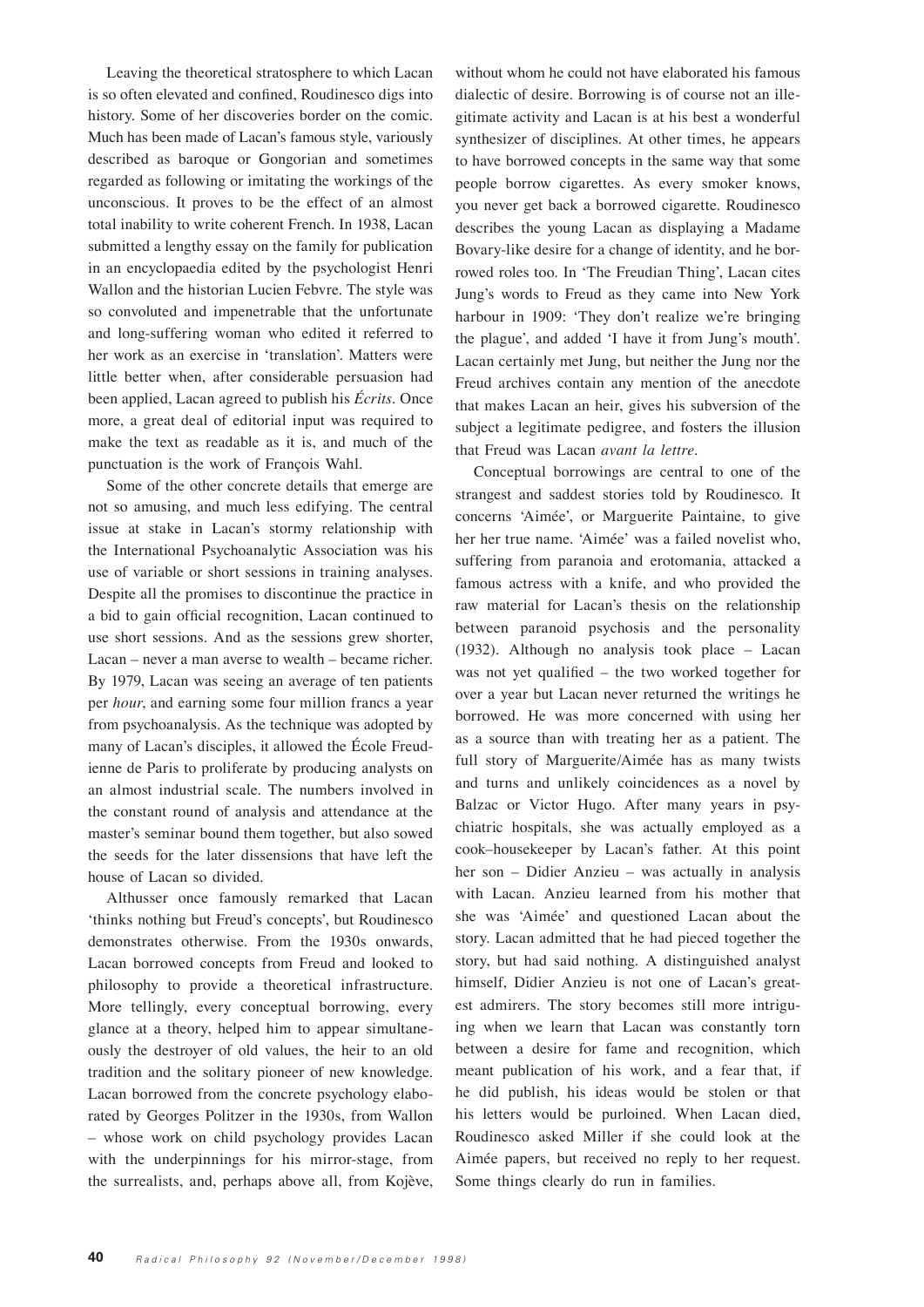



And the question of what runs in families is central to Roudinesco's narrative. Lacanian psychoanalysis is notoriously father-centred. In his earliest writings, Lacan attributes all the ills and discontents of modern society to the decline in the importance of the ʻpaternal imago'. In 1953, he first used the term ʻname of the father' in a lecture on ʻthe individual myth of the neurotic', and it was to become a key term in the work of his maturity. In the system developed in the 1950s, and enshrined in the magnificent ʻRome Discourse' that provided the Lacanian school with its great manifesto, the symbolic function of the father is crucial, the tragedy being that it is rarely performed by actual fathers.

Although Roudinesco does not fully explore the implications of her claims, she strongly suggests that this important innovation is deeply rooted in Lacan's life and family history. The wealth of the Lacan dynasty was originally made from the manufacture of vinegar, and he spent a stifling childhood in a family where religiosity combined with quarrels and rivalries in the very best tradition of the bourgeois novel. His middle name was Emile, that of the paternal grandfather he loathed so much that his memory provoked an extraordinarily bitter outburst in a public seminar. The birth certificate was signed by father and grandfather, and no doubt hastened the decline of the former's imago. Emile was the dominant male, the man who punished Jacques-Emile Lacan by making him stand in the corner and whose behaviour taught him what the adult Lacan called ʻthe essential act of cursing God'.

Questions of paternity also appear in the next generation. When Lacan's daughter Judith was born in 1941, her mother was still officially married to Georges Bataille. To divorce him, she would have had to declare her Jewish identity and lose the minimal protection afforded by Bataille's name. Judith was registered as Bataille's daughter. Lacan raised an adored, and adoring, daughter who bore the name of another, and not the name of her father. It was only on Bataille's death in 1962 that she was legitimized, and she was ʻJudith Lacan' only for a few short years before becoming Judith Miller. Roudinesco does not attempt to ʻanalyse' Lacan, but does hint that the origins of the name of the father do lie in these imbroglios over paternity and descent. Given that developments in psychoanalysis are so often bound up with the lives of psychoanalysts and those around them – there would have been no psychoanalysis without Freud's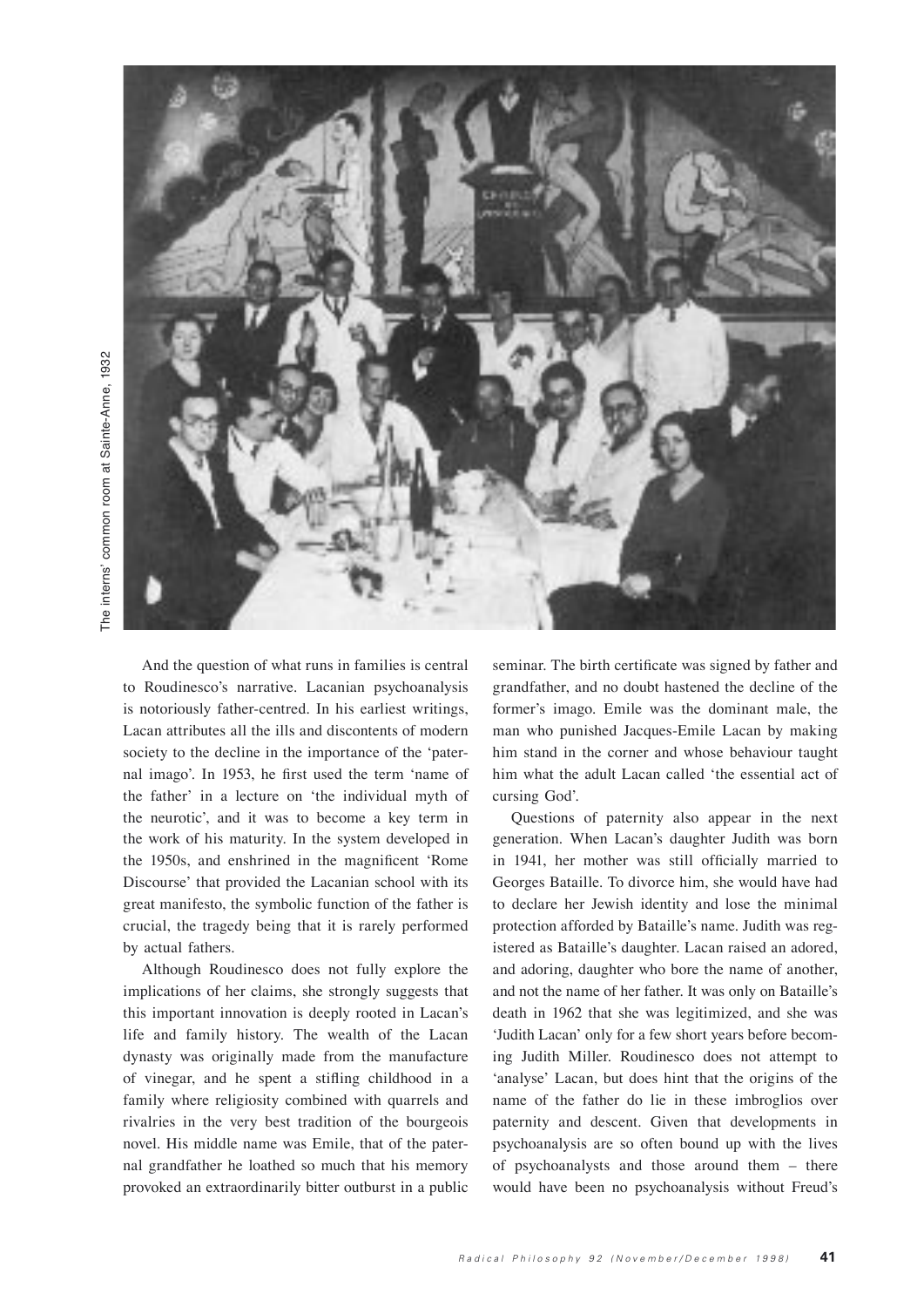self-analysis, and no discovery of the fort–da game and all that it implies, without his grandson – one has to ask if the history of psychoanalysis is anything more than a story of and about psychoanalysts?

Roudinesco does not ask these questions, let alone answer them. She does tell a story that has to be read. She is critical of Lacan, or more specifically of tendencies within Lacanian psychoanalysis. And her criticisms appear to have been taken badly; there is little

sign of collaboration on the part of the Lacan–Miller side of the family. Yet her faith in psychoanalysis remains intact. The rather touching final lines dedicate the book to the silent history of the analysts who do not write books, but who want more than a formula or a matheme. And, as Roudinesco demonstrates, they can find still more than that in Lacan.

#### **David Macey**

# Hobgoblin's gone

Karl Marx and Frederick Engels, *The Communist Manifesto: A Modern Edition*, with an Introduction by Eric Hobsbawm, Verso, London and New York, 1998. 87 pp., £8.00 hb., 1 85984 898 2.

It is 150 years since the publication of the most famous pamphlet in history, the *Manifesto of the Communist Party*. It was commissioned by the newly renamed Communist League, and although Engels had some input we owe the final form to Marx. It is a work of literary genius as well as of enormous political and historical importance. The two most remarkable things about it were, first of all, its address – instead of being an appeal to all, it called on a specific class to assume its historical destiny – and second, communism was argued not as a timeless truth but as the historically conditioned solution to the contradictions of modern society, issuing in the movement of the class brought forth by capital itself as its ʻgravedigger'.

Thanks to its red endpapers and stylish red ribbon placemarker, the edition before us, issued to mark this anniversary, might be called the coffee-table version – indeed a Verso spokesman described it as ʻelegant enough to grace a coffee table'. It was reported that Barney's department store in New York featured the book, along with a selection of red lipsticks, in its windows as ʻconceptual art'. Barney's creative director Simon Doonan suggested the book could, if given an attached handle, ʻmake a snazzy accessory to a designer dress'. Barnes & Noble window displays featured the book, and Verso are well pleased with the sales. Numerous more or less light-hearted pieces on the anniversary appeared in the newspapers. In sum, Marx has had his fifteen minutes of fame in the bourgeois media.

Let us first clear up some confusion about when exactly the anniversary was. There is no doubt that the *Manifesto* first appeared at the end of February 1848, although as late as 24 January 1848 the Central Committee of the Communist League wrote to Brussels notifying Marx that ʻif the "Manifesto of the C. Party",

the writing of which he undertook at the *last* congress, has not arrived in London by Tuesday, February 1 of this year, measures will be taken against him'. Yet, in spite of the date appearing prominently on the cover, virtually as a subtitle, the *Manifesto* has been persistently misrepresented as appearing in 1847, not least by Marx and Engels themselves. Engels perpetrated this error in his preface to the American edition of his *Condition of the Working Class in England*; even in today's *Collected Works* (Vol. 26, p. 441) this particular mistake is repeated. In the edition before us a different mistake occurs in that the prelims state that the *Manifesto* was ʻfirst published in English 1848'. But the 1848 edition, published in London to be sure, was in German, while the first English translation did not appear until 1850 in Harney's *Red Republican* (ʻA frightful hobgoblin stalks throughout Europe.'). To cap it all, Verso issued a press release stating that ʻApril 1998 is the 150th anniversary of the first publication in English of *The Communist Manifesto*' – and this was uncritically repeated in various papers. April was not the anniversary of anything, German or English.

Although the date of the first edition (in twenty-three pages) is not in doubt, the dating of the second – the so-called ʻthirty-pager' – is a problem. Hobsbawm, following received opinion, assigns this to April or May of 1848. However, Wolfgang Meiser has argued that the thirty-page edition was printed neither in 1848 nor in London, but, in accordance with a decision of the Communist League's central office in Cologne, around the turn of the year 1850/51 in that city; it was deliberately disguised by the use of the imprint of the first edition produced in London (ʻDas *Manifest der Kommunistischen Partei* vom Februar 1848' in MEGA-Studien 1996/1). Apart from this, the scholarly quality of the first part of Hobsbawm's Introduction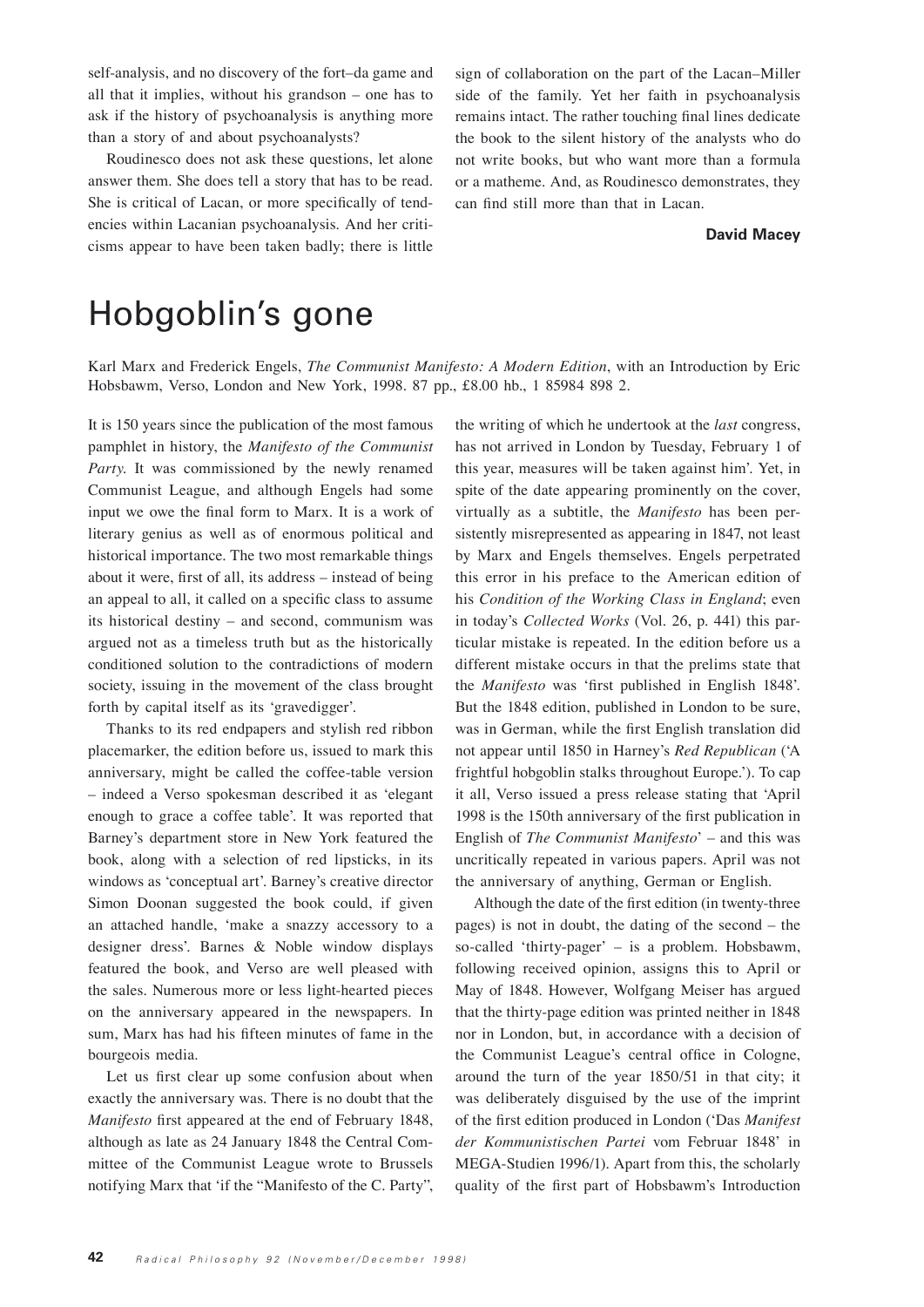dealing with the circumstances of its publication, and its subsequent influence, is excellent. Those in search of further instruction should consult the following three recent works: Hal Draper, *The Adventures of the Communist Manifesto* (Center for Socialist History, Berkeley, CA; 1994); Rob Beamish, ʻThe Making of the Manifesto', in *Socialist Register 1998*, edited by L. Panitch and C. Leys (Merlin, 1998); F. Diamanti, ʻThe Influence of Cabet on the Manifesto', *Studies in Marxism* 1997.

The same issues arose in the Russian revolution. In his reflections on the 1905 edition, Trotsky reinvented ʻpermanent revolution', and in 1917 the Bolsheviks applied the theory to legitimate the October revolution albeit (against the Menshevik orthodoxy that Russia was too backward to sustain a socialist transformation) with the important proviso (taken from Marx's Preface to the Russian edition of the *Manifesto*) that it spark off revolution in the West. In this context, a

The translation used in this ʻmodern edition' is that of 1888, which was lightly edited by Engels, and is supplied here with a few extra notes. Following it is Engels's Preface to that translation. As Hobsbawm argues in the latter part of his Introduction, Marx showed amazing prescience in the first part of the *Manifesto* in that the world of capitalism he described barely existed at that time and has only now achieved its true world-historical dimensions. Hobsbawm concludes that, although Marx overestimated the revolutionary potential of the proletariat, capitalism is still riven with contradictions; but he refuses to give a name to what might supersede it.

1848 was not only the year of the *Mani-*

*festo*, of course, it was also the year of revolution in Europe. Three more printings of the *Manifesto* were rushed out in the spring to supply the comrades with material. Hobsbawm affirms, without explanation, that in the revolution the tactics outlined for Germany in the *Manifesto* were not in fact applied. Let us look at what the *Manifesto* says communists should do:

In Germany they fight with the bourgeoisie whenever it acts in a revolutionary way, against the absolute monarchy, the feudal squirearchy, and petty-bourgeois conditions. But they never cease, for a single instant, to instil into the working class the clearest possible recognition of the hostile antagonism between the bourgeoisie and proletariat, in order that … after the fall of the reactionary classes the fight against the bourgeoisie itself may immediately begin.

After the revolution Marx outlined exactly the same perspective in *Addresses to the Communist League*, this time summarized with the formula ʻpermanent revolution'. But in the events themselves, until at least the autumn of 1848, Marx concentrated entirely on using his Cologne newspaper to ginger up the radical bourgeoisie; he ignored the second half of the policy, and fell out with the local branch of the League, which wanted to pursue an out-and-out proletarian agitation.



reflection of Engels on conditions in Germany in the 1850s is very striking. He wrote to Weydemeyer (12 April 1853):

I have a presentiment that, thanks to the perplexity and flabbiness of all the others, our Party will one fine morning be forced to assume power and finally to carry out the measures that are of no direct interest to us, but are in the general interests of the revolution and the specific interests of the petty-bourgeoisie; on which occasion, driven by the proletarian populace, bound by our own printed declarations and plans – more or less falsely interpreted, more or less passionately thrust to the fore in the Party struggle – we shall be constrained to undertake communist experiments and perform leaps the untimeliness of which we know better than anyone else. In so doing we lose our heads – only physically speaking, let us hope – a reaction sets in, and until the world is able to pass *historical* judgment on such events, we are considered not only beasts, which wouldn't matter, but also *bêtes* [stupid], which is much worse.

In the present period of reaction, communists are indeed considered stupid; that is why poor old Marx can be patronised so. The spectre of communism no longer haunts Europe.

#### **Chris Arthur**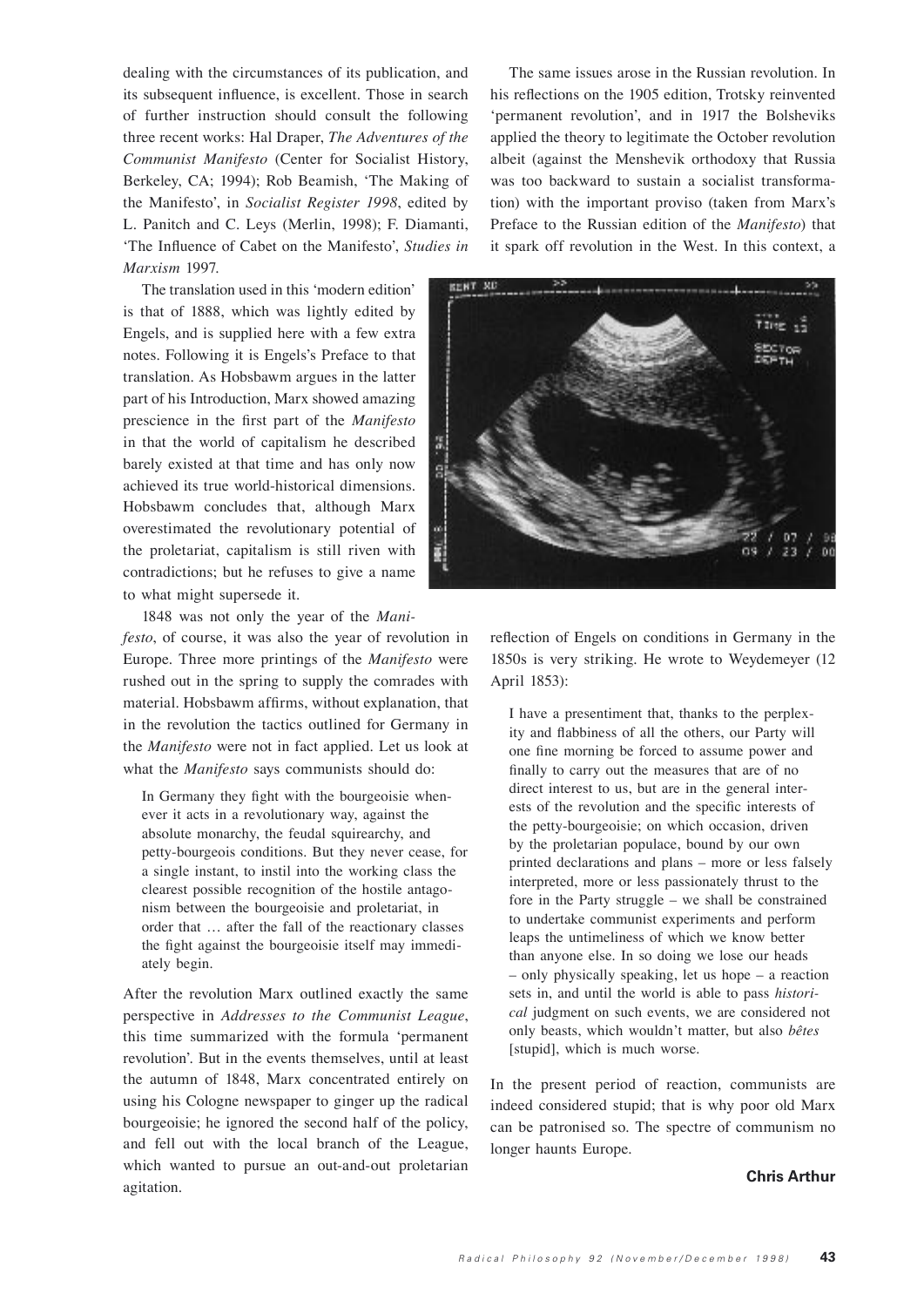# Life, the universe and everything different

Keith Ansell Pearson, *Viroid Life: Perspectives on Nietzsche and the Transhuman Condition*, Routledge, London and New York, 1997. 203 pp., £37.50 hb., £11.99 pb., 0 415 15434 0 hb., 0 415 15435 9 pb.

Keith Ansell Pearson, ed., *Deleuze and Philosophy: The Difference Engineer*, Routledge, London, 1997. x + 277 pp., £47.50 hb., £14.99 pb., 0 415 14269 5 hb., 0 415 14270 9 pb.

Despite the caricature that resides all too firmly within the popular imagination, philosophers rarely concern themselves with ʻlife, the universe and everything'. This is particularly true in an intellectual environment still struggling to come to terms with the core task of modern philosophy. For modern philosophers, it was precisely the holistic approach to the subject matter of philosophy that sowed the seeds of illusion and error in ancient thought. Only the sharp edges of a differentiated approach to life could cut through the matted undergrowth of the convoluted scholasticism that pervaded late medieval philosophy. As we see in Kant – perhaps the finest exponent of differentiated critique – the task of modern philosophy is to sort out ʻlife, the universe and everything' into finely packaged concepts and categories. The contemporary legacy of this modern approach is a preoccupation with the limits of conceptual analysis: ʻwhen does an ontological question become an epistemological one?', ʻwhen does a moral claim become a political right?', and so on. The nature or meaning of ʻlife, the universe and everything' is removed from the field of contemporary philosophical problems and placed in the theological arena or, alternatively, within the domain of theoretical physics.

The terrain of contemporary thought has been deeply scarred by this excessive drive to differentiate, demarcate and delimit life's richly interlocking aspects. The challenge has come from two antithetical directions. First, there are those critics who explicitly strive to transcend the limits of analysis by reinventing a more plausible version of holism than that offered by the ancients. While Hegel is the most notable example, we might think of communitarianism as a contemporary variant. Second, there are those who seek to undermine the legitimacy of conceptual limits by flitting playfully across established boundaries of thought. One could connect Romantic critics of modernism to contemporary ʻpostmoderns' in this way. Rather than pursue an overall coherence within ʻlife, the universe and everything', this second type of critic pursues an undermining (aesthetic, anti-foundational, relativ-

ist) *in*coherence within life. Despite their resolutely opposed agendas, both types of critic end up with a disturbing lurch back towards holism.

This has led many contemporary theorists to stick with an albeit reconstructed version of the Kantian agenda, which adopts then adapts the project of differentiated critique. It is to Ansell Pearson's credit that he reminds us that there is a way of understanding life within Nietzsche's work (and that of his foremost contemporary advocate, Deleuze) that neither returns us to Kant nor takes us down the path of either explicit or surreptitious holism. With these two volumes he invites us to consider the possibility that while life must be conceptualized as a whole this does not negate the cause of differentiated critique; rather it fulfils it in a way only hinted at within (neo-) Kantian analyses. Whereas the Kantian drive for differentiation resides in the desire to order life, the Nietzschean and Deleuzean preoccupation with differentiation arises from a desire to surf the wave of life itself. As Ansell Pearson reveals, it is only by way of a transversal/transhuman analysis of life that we are able properly to advance the cause of difference and differentiated critique.

Along the way he is careful to distance himself from two common misconceptions that arise when (neo-) Nietzscheans talk about life, anthropomorphism and technologism. The anthropomorphic strain in Nietzscheanism is that which defines life in terms of its will, the will to power: ʻto assert that life is willto-power can only be the beginning of a philosophy of life, not its entire, consummate definition' (*Viroid Life*, p. 108). When life is dressed up solely as the will to power it tends to assume the garb of humanity, with all the normative baggage that this entails. Interestingly, and this is a real sign of the times, Ansell Pearson is drawn into an engagement with a more surreptitious form of normativism, which comes cloaked in the technological and technologized language of the ʻcyber-gurus'. I take it to be one of the central, and most persuasive, claims of *Viroid Life* that the current fashion for viewing human evolution as superseded by the evolution of new cyber-technologies is a particu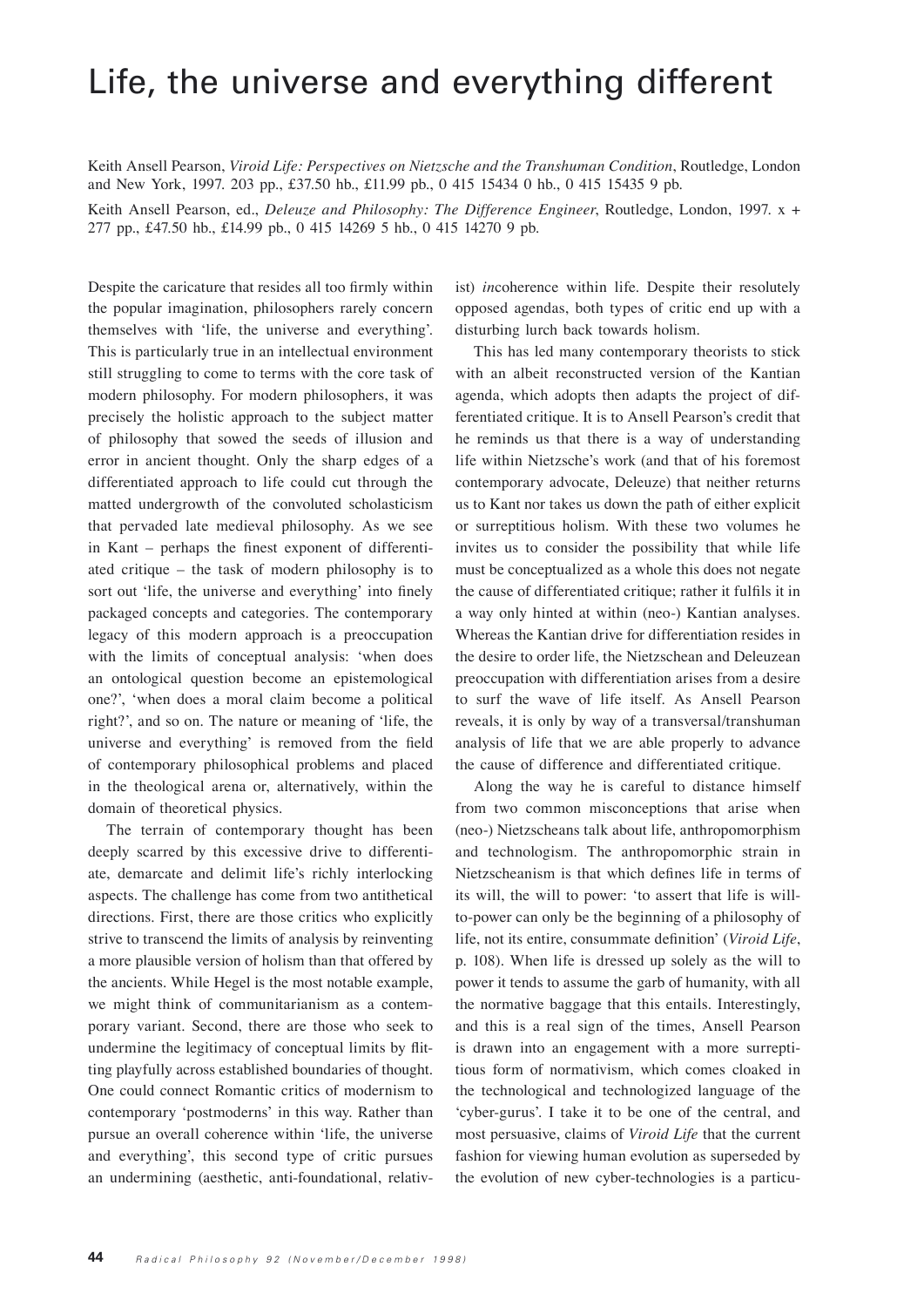larly pernicious form of crypto-normativism – one that sucks the life out of humanity so that it can attempt a transfusion into the inert binary switches of computer hardware. Such an avowedly anti-humanist agenda, as Ansell Pearson points out, typically fails to recognize the implicit humanism which underpins its celebrations of the cybernetic.

Between anthropomorphism and (cyber-) technologism lies the transhuman. A transhuman understanding of life is one that refutes all ʻextraneous' or ʻexogenous' accounts of its evolutionary movement and considers instead a principle of non-linear, internal differentiation to be the very ʻstuff' of life. A viroid conception of life is one which aims to give full expression to this founding principle. Where the moderns and their (modern) critics sought to comprehend ʻlife the universe and everything' in various ways, Ansell Pearson sidesteps this concern of modernity by invoking a Nietzschean and Deleuzean engagement with ʻlife, the universe and everything different'.

The veracity of a viroid approach to life is explored through an interrogation of the domain of biology. The aim is to expose life's immanently viroid nature and, concomitantly, expose the attempts by Darwin, Dawkins and others to suppress or control this differentiating component within nature. As he reminds us, this may not be a reassuring position to adopt, undermining as it does many of the assumptions we have about life and our place in it, but the task of viroid philosophy is to engineer difference rather than manufacture comfort.

As most of the contributors to *Deleuze and Philosophy* make clear, the aim of this style of philosophy is not lovingly to embrace difference as if it were the lapdog of human thought (which, after all, is the liberal appropriation of difference within contemporary thought) but to recognize difference within every trope of philosophy, as if it were a poison coursing through the veins of all concepts and categories. Only then will the processes of immanent differentiation advanced in the work of Deleuze become distinguishable from the Kantian task of differentiating the realm of the transcendent – ʻengineering thought rather than thinking in the image of philosophy', as Diane Beddoes puts it. There is plenty of evidence in this volume of insightful and innovative essays that the engineers have been busily constructing new ways of thinking.

That said, there is an incredible lack of novelty whenever ʻpolitics' is mentioned. There is more than a nod in the direction of politics on numerous occasions, but almost inevitably there is a failure to situate Deleuze within current debates in political theory.

While it is unreasonable to expect everybody interested in Deleuze to deal with contemporary political philosophy, there is a sense of disdain towards other traditions of contemporary political thought that smacks of Deleuzean home comforts. With regard to the politics that flow from reading Deleuze, the difference engineer begins to look very ʻsamey'. If there really is hope for sidestepping the Kantian agenda of differentiated critique in the name of difference, rather than explicit or surreptitious holism, then the politics of this project needs to be more finely drawn out than it is by the contributors to this volume.

**Iain MacKenzie**

### A need not met

Maureen Ramsay, *What's Wrong with Liberalism? A Radical Critique of Liberal Political Philosophy*, Leicester University Press, London and Washington DC, 1997. vii + 271 pp., £14.99 pb., 0 7185 1811 X.

At a time when liberalism reigns supreme, serving the world over as capitalism's official philosophy, a genuinely radical critique is urgently needed. For its vision of the nature of human beings and their relations with each other has not only come to form the ʻcommon sense' of its erstwhile ʻmoderate' critics (from former conservatives such as Kenneth Minogue – whose 1963 *The Liberal Mind* remains a cogent critique – to former social democrats such as Tony Blair), but also permeates the thought of all too many of its left opponents. So what might ʻan accessible and comprehensive critique of the key concepts that underpin liberal political philosophy' (jacket blurb) look like?

Such a book might examine liberalism's basic convictions, principles and conceptual tools, countering its arguments at their strongest. It would seek first to uncover its internal tensions and contradictions and second, *pace* Rorty and others, to confront them with other reasonably plausible convictions; and it would do all this in an explicitly historical and political context. Such a book might be either forbiddingly large or interestingly brief. It would be as accessible as possible; cogently and carefully argued; and clear about its limitations. It might, perhaps, focus its discussions on a single extended example such as health care or employment.

The last desideratum apart, Ramsay's book – a sequel to her impressive *Human Needs and the Market* – promises much. Her intention ʻto explain and criticize liberal concepts and values in order to expose the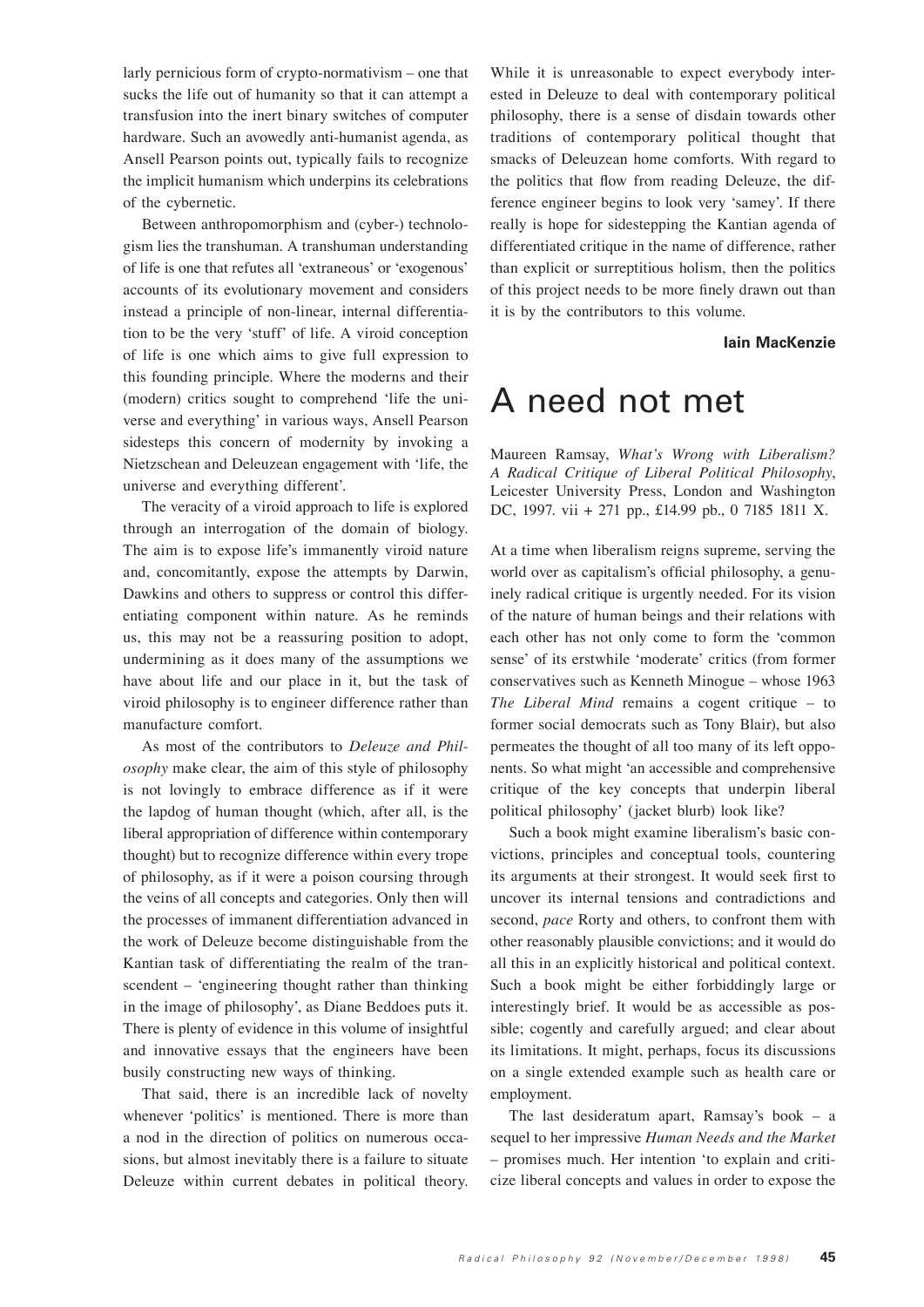

empirical, theoretical, practical and moral deficiencies at the heart of liberal thought' (p. 2) is admirable, as is her historical frame of reference. There are chapters on human nature, freedom, equality, justice, rights, women's and children's rights, the public and the private, and wants and needs, all of which seek to explain and to refute. Things look good, despite the absence of Rawls's *Political Liberalism*, Bellamy's *Liberalism and Modern Society*, and Frazer and Lacey's *The Politics of Community*. That promise, unhappily, soon turns to disappointment.

First, and not least, something has gone seriously wrong at the copyediting and proofreading stages. Page after page appears as though a bucket of commas had been emptied over it – for example: ʻLocke also, understands freedom as the right to non-interference' (p. 17 – the ubiquity of this error suggests that Leicester University Press thinks that verbs *require* to be separated from their subjects by a comma). Even quotations are thus mispunctuated. Nor is the book's semi-literate production limited to misusing commas: possessives are too often mis-apostrophized; Walzer appears as ʻWaltzer' (p. 115); and, more importantly, clumps of words occasionally masquerade as sentences – for example, ʻ[T]he ground for equal rights being the common humanity which transcends irrelevant and arbitrary differences' (p. 167). Some might think that this hardly matters. But this pernicious view offers needless hostages to the Right. Grammar and

punctuation, both central to the meaning of written English – as this book inadvertently demonstrates – are basic tools.

Perhaps Ramsay's arguments should not be dismissed on that account, since she offers a range of useful comments on aspects of liberal thought and its inadequacy. But the trouble is that too many of her arguments appear to have been constructed in haste, so that they merely repudiate what requires to be refuted.

For example, while she rightly distinguishes classical from social liberalism, she regards Kant as *unproblematically* a representative of the former; pays no regard to Mill's arguably transitional role between the two; and, though writing for an Anglo-American audience, omits any mention of Hobhouse. Thus, just because ʻKantian versions of rationality break the link between the interests of the individual and their moral responsibility, by insisting on the primacy of the rational status of duty over the interests and inclinations of the individual', it will not do to lump together ʻKant's idea of rational autonomous agents as ends in themselves and the utilitarian conception of rational individuals as best judges of their own interest' (p. 36). Nor would one gather from Ramsay's simply listing him among ʻclassical' liberals, defending the ʻtraditional liberal concept of freedom' (p. 38), that Kant thought of *obedience* to the moral law as freedom's supreme instantiation, so that he might be invoked *against* the liberal view of freedom as negative; or that he – no less than such contemporary critics of liberalism as Taylor (who describes himself as a liberal) and Macpherson – takes positive liberty to be ʻa cluster of concepts, at the heart of which is the notion that self-rule or self-determination is valuable in itself' (p. 57). Again, Mill's *difficulties* with liberalism in respect of higher and lower pleasures are misrepresented (and his views on the subjection of women, among others, unfairly oversimplified); and the opportunity missed to press questions of theory and practice. Seeking (whether successfully or not) to avoid just those ʻmoral judgements about what is desirable and valuable' (p. 104) which Ramsay accuses him of importing, Mill does not argue ʻthat if people experienced both quantitative and qualitative pleasures they would prefer the latter' (p. 103), but rather that the judgement of those who actually experience both is decisive in determining how pleasures are to be evaluated in these terms. Nor does she exploit his manifest contradictions over slavery in her critique of preference satisfaction.

But perhaps these matters, and even my strictures about grammar and punctuation, are in the end quib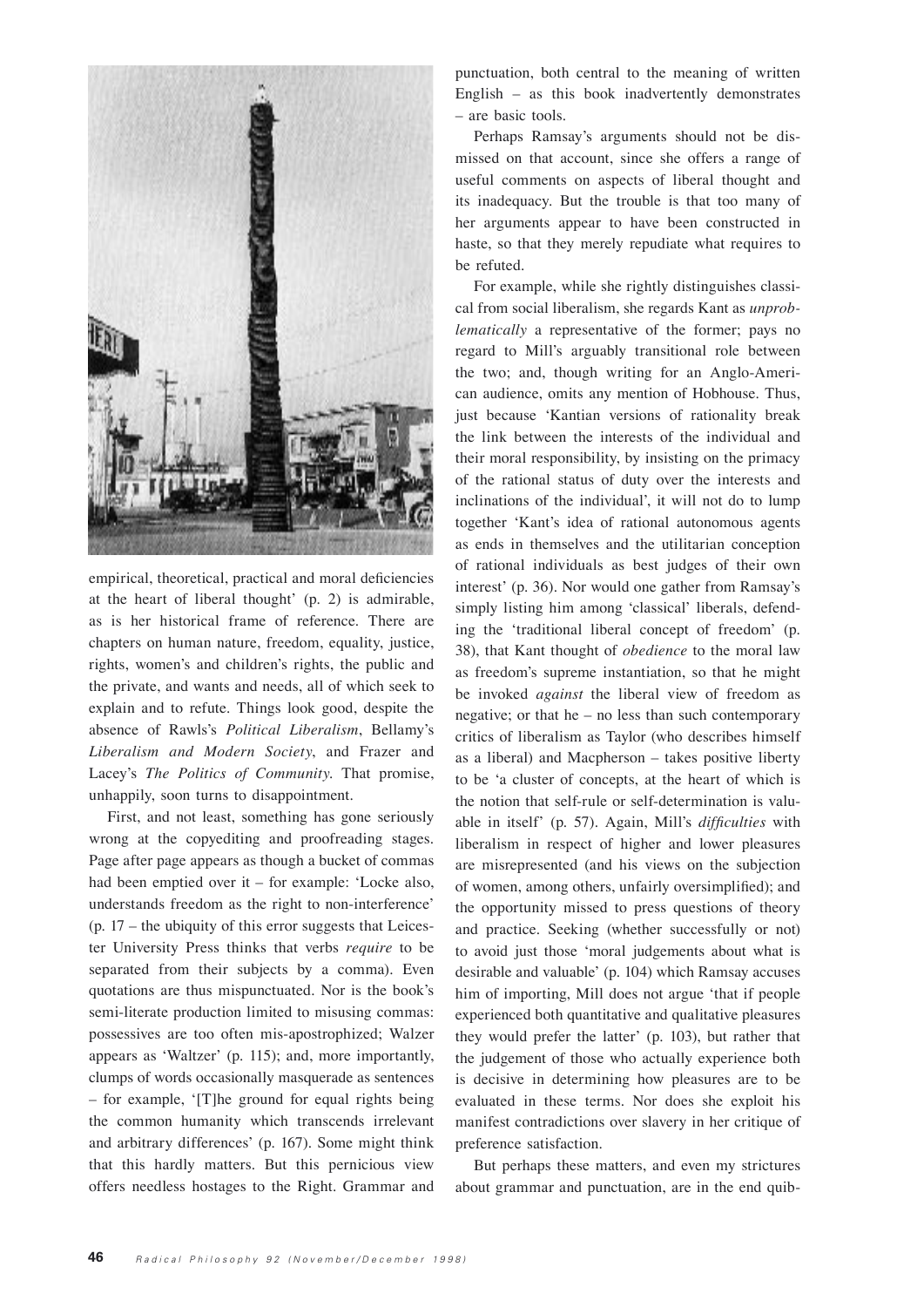bles over detail, execution and – what is inevitably problematic in any book with Ramsay's admirable ambitions – depth; and perhaps they therefore miss its overall achievement. After all, were these the only drawbacks, the book might nonetheless remain a useful refutation of central liberal conceptualizations, values and attitudes with which ʻstudents of politics, government and moral and political philosophy' (blurb) might arm themselves against contemporary doxa. With real regret, however, I cannot offer such a positive view. For arguments too often fail to hit their target; and liberalism's strengths are too regularly underestimated. Not least because I share Ramsay's conviction about the importance of such a project, I do not say this lightly, and so shall conclude by briefly indicating some of my chief reservations about the substance of her case.

Liberals do not, or need not, ʻtake as given the inevitability of capitalist institutions' (p. 4) – otherwise they'd hardly be eagerly defending them against unbelievers in, for example, the *Journal of Applied Philosophy*. Nor *must* liberals hold that ʻhuman beings are motivated by self-interest, in that each seeks to maximise their own happiness, pleasure or satisfaction' (p. 12), as Ramsay herself notes in her later discussions of Kant and Rawls. Liberalism's achievement in universalizing rationality is underestimated: all, rather than ʻsome [,] liberals associate rationality with impartiality' (p. 16). Further, to say that Marxists claim that people don't ʻalways know or pursue their own interests in the rational way that liberal theory implies' (p. 22) is neither quite accurate nor, even if it were, sufficient to indict the liberal conception of rationality as *impartial* – a conception Marxists might be thought to share. Or consider this argument. ʻMarxism's proper insistence on the social and historical nature of human beings provides a challenge to the liberal idea of the abstract individual with universal capacities and characteristics. If human beings are naturally social and mutually independent, then co-operation rather than competition is a natural relationship and a basis for social organization' (p. 24). But the challenge here is to the abstract nature of liberalism's individual, not to individuals' universally having certain capacities: on the contrary, the latter is the *basis* of Marx's claim about human beings' natural sociability. And as regards liberalism's ʻfreedom': certainly it is the case that ʻ[I]f judgements, ascriptions and descriptions of freedom depend on evaluating the worth of what we are free to do, then it is unclear how negative liberty can be a value-free notion' (p. 45); but liberals of course deny the conditional. In a parallel manner, it is because ʻthere must be some such [non-procedural, but substantive] solution [to the problem of competing conceptions of the good] if the good life or the good society is to be realized' (p. 130) that almost all liberals abjure the good in favour of the right. In fact, most liberals would *concur* with Ramsay's conclusion that ʻthe notion of the public good is an ideological device which endorses partial interests which it represents as general interests' – but *not* because ʻan account of the public good cannot be derived by aggregating the sum of individual interests' (p. 34) so much as because *any* notion of the public good is regarded as ideological. Even those libertarian liberals (such as Machan) who are currently trying to overturn traditional aversion to any positive notion of the good life (again something Ramsay ignores) would argue that the *public* good is nonetheless no more than such a sum.

But to continue in this vein would be unhelpful. Suffice it to say that the need this book addresses remains unmet.

**Bob Brecher**

# Minding the gap

Bernard Burgoyne and Mary Sullivan, eds, *The Klein–Lacan Dialogues*, Rebus Press, London, 1997. 228 pp., £14.99 pb., 1 900877 06 6.

This book will be of interest to all those who want to deepen their understanding of Lacan's ideas and at the same time get a clearer sense of how these differ from those of the Kleinian strand of object-relations theory dominant in Britain. Its collection of papers and follow-up discussions by a group of well-known Kleinian and Lacanian psychoanalysts arose out of a series of lectures given during 1994 and 1995 in the interest of establishing some common ground between them. It provides an exhilarating opportunity to gain insight into Klein and Lacan's theoretical approaches and, most illuminatingly, what they mean in the context of what goes on during the psychotherapeutic encounter between therapist and patient. In what ways would Lacanian therapy be different from Kleinian therapy? The papers also offer an engaging way of exploring some of the psychoanalytic detail which underpins the gap between modern and postmodern ways of thinking.

Most of the papers, presented in pairs – one on Klein followed by another on Lacan – are remarkably clearly articulated, well-organized, imaginatively con-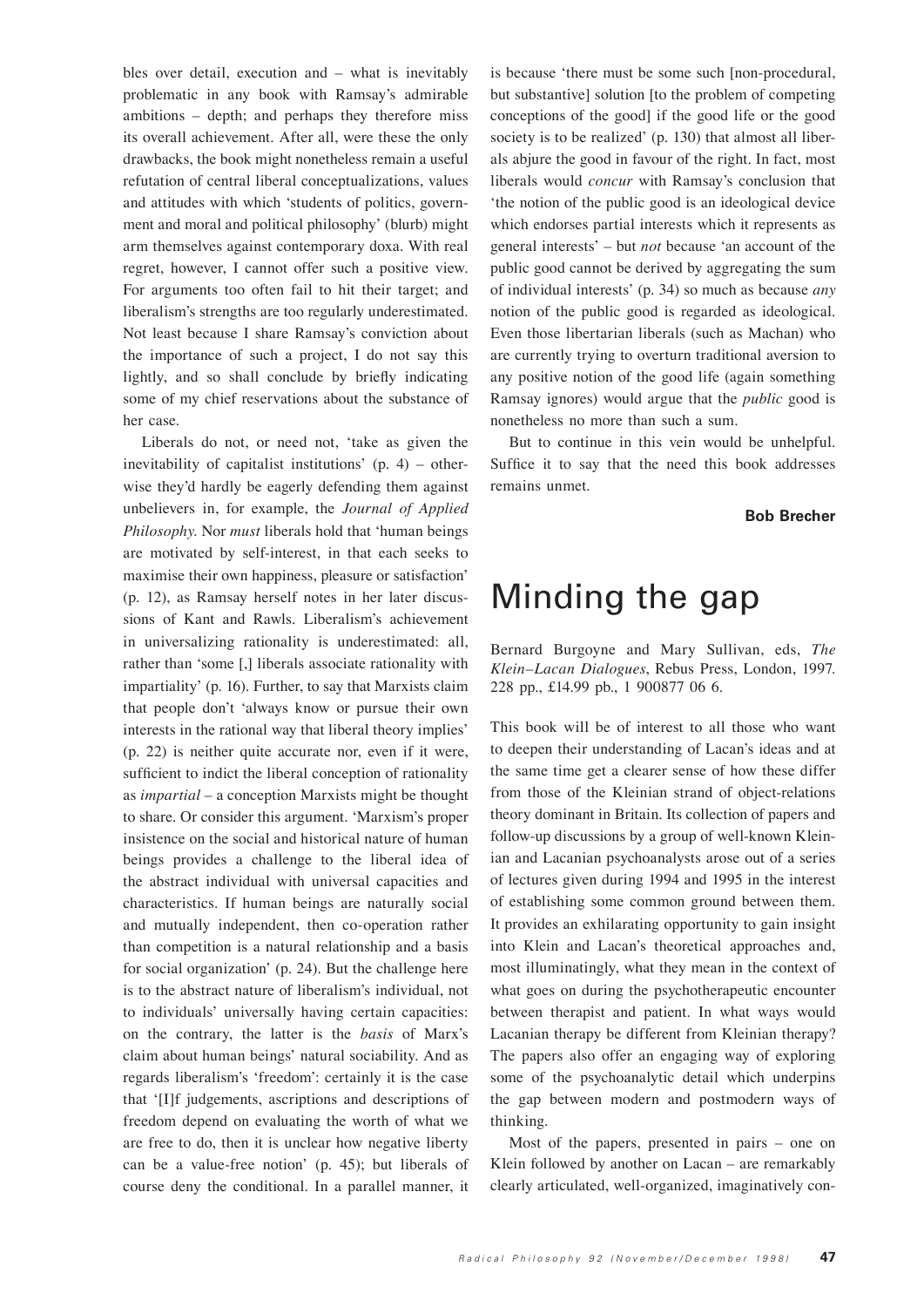ceived and sensitive to the need for communication in their attempt to establish a conversation between two such potentially unneighbourly approaches. The papers range over issues which lie at the heart of psychoanalytic concerns: the infant and child in psychotherapy, interpretation and technique, phantasy, sexuality, counter-transference, the unconscious, ending therapy, and the place of Klein and Lacan in the 1990s. The papers themselves create a spacious climate of mutual tolerance and respect, as concepts and practice are patiently and sensitively explained and elaborated, and theoretical nettles gently identified if not always entirely grasped. But passion, dissent and, sometimes, exasperation do, inevitably, come to the surface at certain moments in the discussion when fundamental, seemingly irresoluble differences of opinion and philosophical stance are acknowledged.

For Kleinians, unlike Lacanians, drives are part of human nature, on the frontier of the biological and the psychical, and there is such a thing as relatively normal development, even if there are multiple failures in achieving it. Meanings can predate language, there are some biological absolutes of the human condition which are not just functions of the way culture organizes us through difference – we are born, differentiated by sex and we die. And in the realm of sexuality, Kleinians argue that successful, embodied sexual relationships *are* possible, if we can be less prone to omnipotent phantasy and more able to relate to other people's difference without the destructive and falsifying effects of our own projections. In contrast, Lacan argues that there can be no genuine sexual relation between men and women because the element mediating between the sexes is never an object but always a signifier. Lacan argues that we can attempt to bridge the gap between man and woman, as culture has done, by introducing the phallus as the signifier of power and strength, which then signifies difference. However this is quite different from the actual penis, which exists only in the real of what Kleinians call the paranoid-schizoid psychical position.

By the end of the book it is very clear that there are, between Klein and Lacan, deep-rooted differences in ideas about development, common sense, reality, the psyche, and in the Lacanian insistence that unconscious phantasies can only be discovered within the scaffolding of language, ʻnesting' within the gap between two signifiers. For Freud and Klein, phantasy is the emotional expression of bodily drives, whereas for Lacan it stems only from the linguistic action of the signifier, ʻlike a little window through which the subject's reality is filtered' or like a magnet which will attract certain images and words to it which organize

and regulate the relation to meaning and desire. For Lacan, the pre-verbal world explored by Klein is still a world governed by a system of differentiated units – that is, expressions and gestures – so meaning can never be divorced from signification. In Lacan's theory there can be no correspondence between the ego and ʻreality', including psychic reality. The ego, consciousness and common sense contain nothing that can be relied on except the surface symptoms, which allows the analyst to hear the noise of the open question that, Lacan argues, neurosis always represents. This lies at the heart of the unconscious and Lacanian analysis. Who am I identified with and who is the object of my desire? For Lacan analysis involves an ʻunspooling' or deconstruction of the ego's central Imaginary identifications. The phallus or phallic signifier represents what makes order out of this Imaginary chaos – culture – but also symbolizes the gap, the inaccessible cultural part of the mother, earthed in the Symbolic, which makes her unable to yield to our desire for absolute possession and completion.

In spite of the powerful intellectual and imaginative scope of both the Kleinian and the Lacanian papers, after reading this book it is difficult to avoid the feeling that there is very little basis for genuine dialogue between them, because each theory, through its very conceptual precision and coherence, seems to leave out so much about what it is to be a human being. The assumption that we all begin life, whatever the quality of our parental care, in a world of symbolic breasts and penises riven through, like ourselves, with the intense emotions of love and hate seems scarcely more convincing, without the aid of some other theoretical contributions, than the assumption that we are all inscribed from birth with an irresoluble gap in our being which will eventually be captured in the enigma of the contradictory meanings of the phallus and the world of signification it engenders. Both seem to say plenty, but not everything, that is important.

Although both approaches offer a wealth of insights and ways of thinking human existence, neither seems satisfactory on its own. Perhaps the fact that many patients seem to experience relief from suffering in both forms of therapy suggests that something important has evaded adequate articulation in language. Perhaps both Lacanian and Kleinian therapists actually work with their patients much more intuitively and eclectically than their theories suggest.

In his paper, Eric Laurent suggests that in Winnicott's version of object-relations theory, the idea of the transitional object manages to retain the enigmatic quality of psychic reality which Lacanians find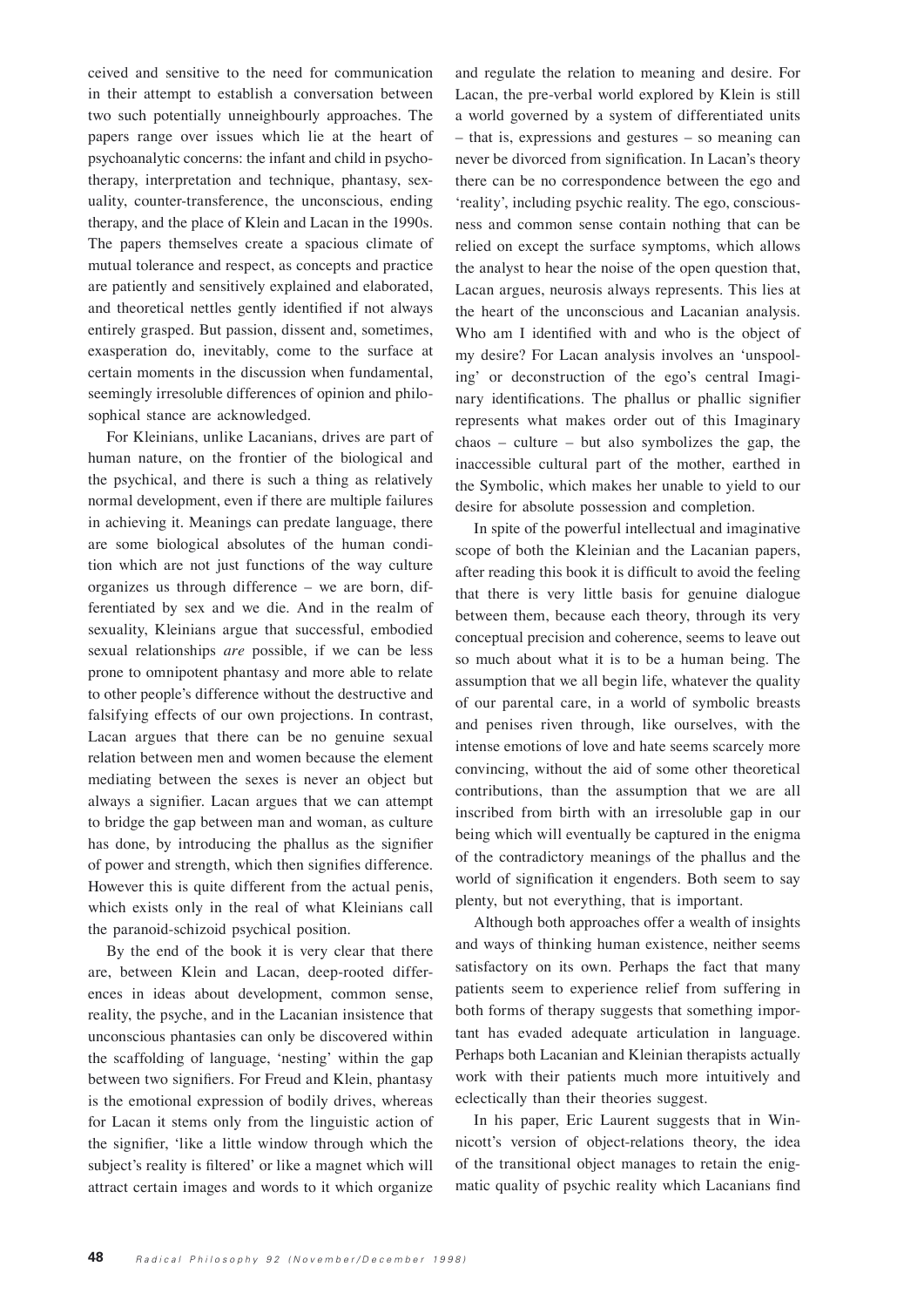so valuable in Lacan's idea of the meaning of the phallus. Laurent argues that this idea of the subtle and delicate fusion of inner and outer world, phantasy and the external world held together in the same fragile symbolic space rescues us from the positivist dimensions of some versions of Kleinian theory and practice. So we could argue that through their recognition of the crucial role of the mother's emotional as well as symbolic containment in our eventual entry into language (what Bollas calls her ʻgrammar' or ʻway of being with the baby') and the possibility of achieving some fulfilment in embodied sexual relations between men and women as well as between ʻmasculine' and ʻfeminine' signifiers in art and literature, we need to invite both Winnicott and Bion to join in a dialogue with Lacan. Both sides need to develop the conceptual space for something more intuitive and empathic with more theoretical fraying around the edges. We cannot have a perfect theory, modern or postmodern, any more than we can be perfect human beings. Winnicott's work, together with that of Bion, McDougall and Bollas, suggests that psychoanalytic theory and practice needs to be nuanced and open-ended to do justice to the complexity of psychical reality and human existence. In this way the potential for common ground which seems to exist in much clinical practice might begin to show itself more clearly.

#### **Rosalind Minsky**

### Metempsychosis

Pierre Klossowski, *Nietzsche and the Vicious Circle*, translated by Daniel W. Smith, Athlone Press, London, 1997. xx + 282 pp., £45.00 hb., 0 485 11440 2.

When this book was originally published in France in 1969, Klossowski had been writing essays on Nietzsche for over thirty years. In between he had been a monk, an expert on Sade, a writer of perverse novels and an actor; afterwards he was to become a painter. Throughout these metamorphoses he maintained that he was a monomaniac, his guiding obsession being to interrogate the idea of personal identity, pursuing its instability and necessity in the face of the multiple impulses of the body. This work is in many respects the summation of Klossowski's own thought, as well as being possibly the most profound and sophisticated reading to date of Nietzsche's doctrine of eternal return. Its appearance was enormously influential among some of the most notable thinkers in France at the time,

including Deleuze and Guattari, Lyotard, Blanchot and Foucault (who wrote that it was ʻthe greatest book of philosophy I have read'). The founding tenets of ʻlibidinal economics' or ʻthe philosophy of desire' here find their contemporary source, expounded more subtly than in Lyotard or Deleuze and Guattari. Nevertheless, the work can be fiendishly dense; perhaps if more work had been done (by Klossowski and others) to unravel its arguments, the movement of libidinal materialism would not have been met with such derision.

For Klossowski, Nietzsche's critique of the forms and results of knowledge as ʻerror[s] without which a certain species cannot live', and as ʻabbreviations of the impulses [or drives]' does not reveal a gulf between appearances and an unknowable thing-initself, but should rather be seen in terms of an analysis of the organization of impulses into variable and unstable forms: first the brain itself, then the ego and the ʻfixity of language'. Klossowski appears to offer a psychological reading here, but in fact he powerfully undermines objections that Nietzsche's critique of truth is internally inconsistent with his claims for the doctrines of will to power and eternal return. He constructs a theory of the impulses or drives to demonstrate that thought, representation and language depend on an organization of emotions, mental and energetic traces, and variable intensities without which signification would be impossible. Nietzsche is shown to be less concerned with making abstract universal claims for his own theory than with exploring the boundaries at which thought itself must dissolve into incoherence.

Klossowski continues his argument through psychobiography. Nietzsche ʻpursues, not the realization of a system, but the application of a programme'; he takes himself as an experiment in the limits of experience after the death of God. Not only truth and ideals, but the contents of inner life, are all lies or surface phenomena; Nietzsche is led to dream of an ʻauthentic depth' in the chaos of the impulses. The major problem that recurs throughout the book is: how is it possible to reduce thought to the action of *intensities* without giving up the will to give *intentions* and goals to one's life?

This is the vicious circle of the book's title, and it is illuminated by Klossowski's theory of the eternal return. Nietzsche expresses this idea as an ethical dictum, followed by an obscure warning: ʻact as though you had to relive your life innumerable times – for in one way or another, you must recommence and relive it'. Klossowski insinuates that this idea only seems like an ʻabsurd phantasm' if it is taken to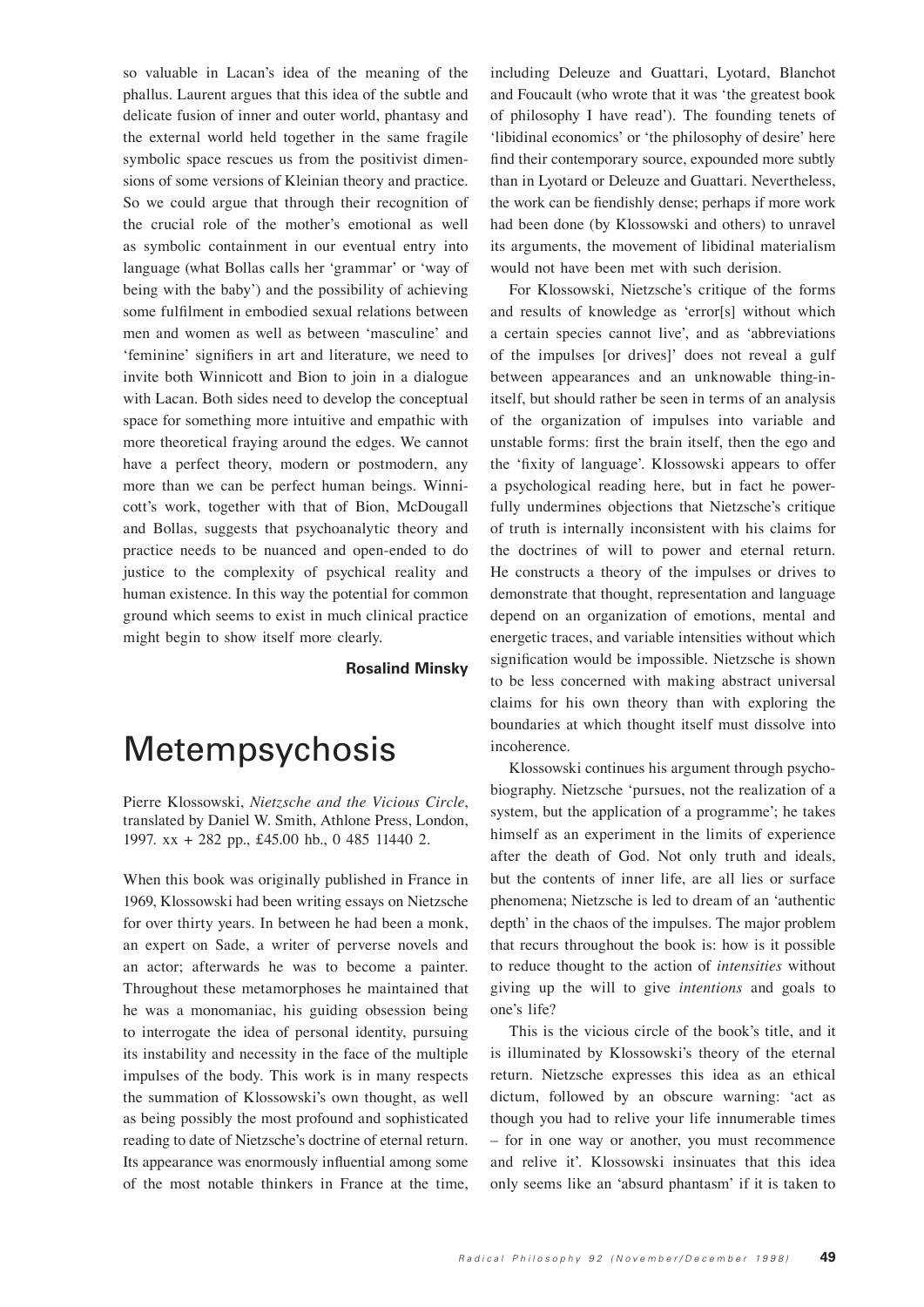imply the return of an *identical* self for eternity. In fact, the eternal return expresses the idea that in *one life*, I must pass through many identities, but I must continually *forget* these previous identities in order to sustain my coherence as a self. However, in glimpsing the *fortuitousness* of my present incarnation, I must affirm the fortuitousness of the past, in order to find myself as I am now; and the final rub is that I must accept that I will forget this moment too. In a kind of momentary anamnesis, all the intensive possibilities of the self are glimpsed as part of a greater coherence, of which my present self is only part – ʻa renewed version of metempsychosis'. That I must forget this vision in order to live and will is a sign of the vicious circle of which I form a forever eccentric part.

Klossowski concludes that Nietzsche, for six days before his final collapse, attained something like a participation in this greater coherence, at the price of madness. Nietzsche is presented as something like a hybrid of Christ and shaman, an explorer and sufferer of an almost impossible experience – the eternal return – the idea of which, Klossowski argues, may be the only vision of totality possible after the death of God. Furthermore, he argues persuasively that the influence of other contemporary forces, notably the reduction of intentions to intensity in science and the ʻplanetary management' of capitalism, which decomposes behaviour in order to invent new reflexes, conspire to make the thought of the vicious circle an inescapable one for the future.

**Christian Kerslake**

## Disparate disputes

Karen J. Warren, ed., *Ecofeminism: Woman, Culture, Nature*, Indiana University Press, Bloomington and Indianapolis, 1997. xi + 454 pp., £41.95 hb., £20.99 pb., 0 253 33031 hb., 0 253 210577 pb.

The diversity of subject material dealt with in this substantial volume of essays (twenty-five in all) may be somewhat daunting to the reader interested but not well-versed in the common themes held to ground the unified field of ecofeminist discourse. Contributors to the collection come from a wide range of disciplines – anthropology, communication studies, philosophy, languages, education, science and sociology – and include a number of individuals actively involved in working with indigenous communities and international organizations on a variety of environmental projects.

The book is divided into three sections, dealing with empirical data, interdisciplinary orientations and philosophical perspectives. Contrary to expectations, neither Warren's introduction nor the explicitly philosophical third of the volume gives the reader much indication as to the point of such a division or the assumed connection between the many, seemingly disparate, positions, arguments, and polemics espoused therein. Despite the fact that Warren is cited throughout as the voice of authority in ecofeminist discourse, her own contribution is somewhat disappointing in its theoretical simplicity and runs the risk of discouraging the serious reader with its overtly polemical style: ʻwater … is an ecofeminist issue'; ʻenvironmental racism is an ecofeminist issue'; ʻliving conditions … are an ecofeminist issue'; ʻsexist–naturist language is an ecofeminist issue', and so on. Thankfully however, Warren's style is not indicative of the approach taken by the majority of contributors.

The first section, ʻTaking Empirical Data Seriously', includes local studies of particular environmentally challenged indigenous populations as well as broader engagements with the concrete issues concerning the efficacy of environmental policies based on feminist theory and practices. The second section, ʻInterdisciplinary Perspectives', falls into two parts. The first contains writing with a general orientation toward the spheres in which women live their lives and the interactions out of which their experiences are composed (women and leisure, women and work, women and children, women and war). The second displays a more academic engagement with the relation between feminism, ethics and the role of other disciplines. The interdisciplinary aspect of this section is most obvious in the latter works, whose poststructuralist attitude towards the epistemic privileging of certain types of disciplinary discourse is most clearly expressed in Griffin's contribution, ʻEcofeminism and Meaning'.

The third section, ʻPhilosophical Perspectives', begins unpromisingly, with a familiar attack on the theme of anthropomorphism from the standpoint of feminist liberation theory (Plumwood). Equally problematic is Donner's reactive argument against feminist attempts to move away from traditional universalizing theories of rationality and autonomy in order to preserve a site for ethical agency. In contrast with these is Gruen's more positive approach to dealing with moral claims about human interactions with nature, presented in an analysis of competing, feminist-inspired conceptions of community. Also of interest to the reader seeking a positive – less reactive – methodological approach to themes of feminism and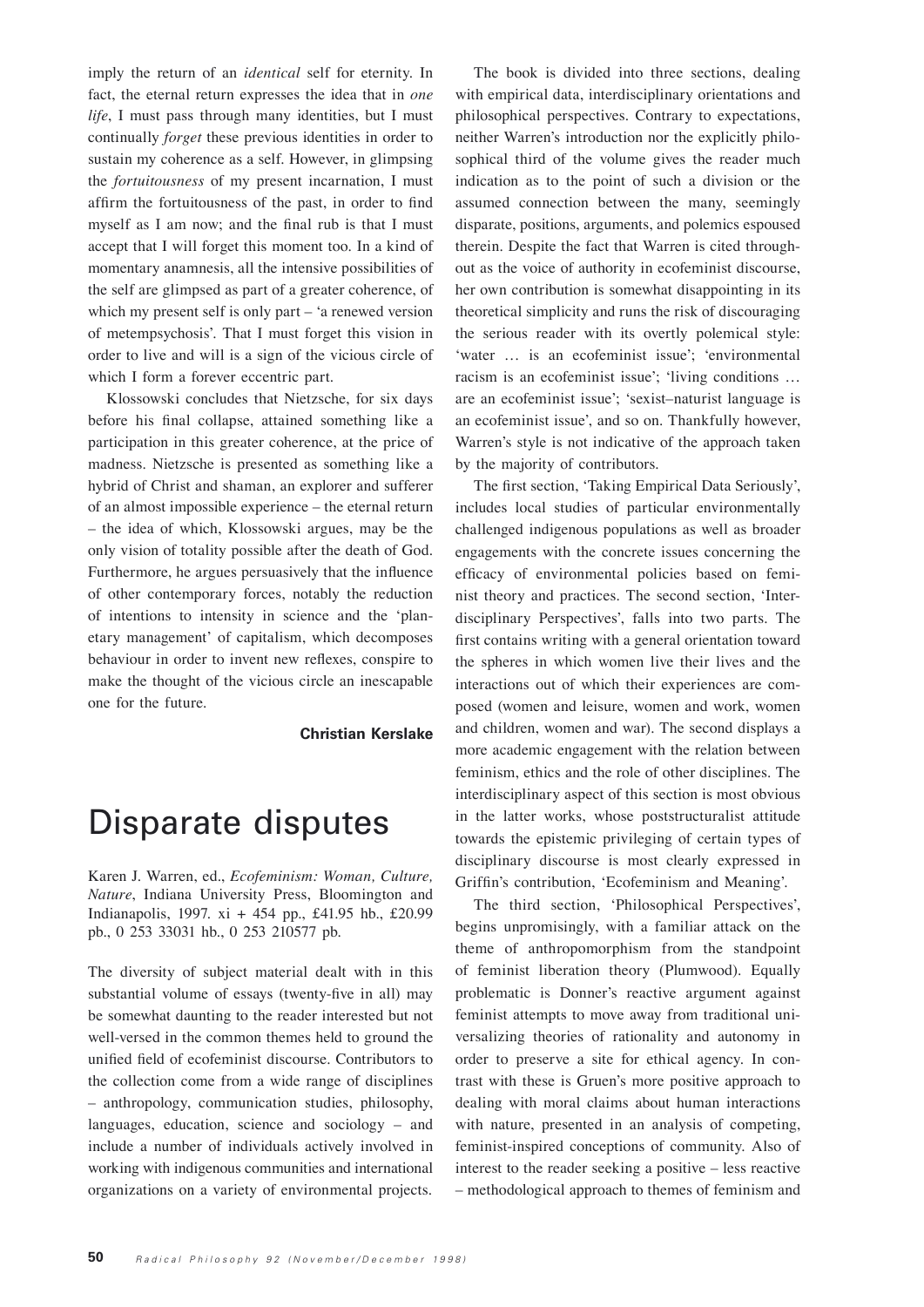

ecology, taking into account their potential incommensurability, are two less obviously ʻecofeminist' works. Lee-Lampshire adapts a Wittgensteinian approach to the problem of the unwitting adoption of epistemic privilege in feminist theories which claim to represent the experiences of all women in relation to issues of the environment. This stresses an awareness of the dissonance between what is implied in being a subject and being a woman. Wilson attempts to reread Kant's theory of the ʻconcrete human subject' in isolation from the implications of his transcendental philosophy. This may confront the Kant scholar with a seemingly unjustified and arbitrary selection and conflation of different theoretical elements. Taken in its entirety, however, it poses an interesting attempt to bring together scientific discourse and women's narratives on a common, mutually productive ground.

The common theme uniting many of the contributions to this volume is a shared belief in and commitment to an ethical attitude towards difference: an attitude of inclusion and respect, grounded in feminist theory. In so far as this is perceived to be an ecofeminist issue, analyses of the connections between feminism and environmentalism provide a more positive theoretical guide to the stakes of the debate than is available in the under-theorized or simplistic accounts of relations between women and nature. Related themes running through the volume are those of community, women's knowledge and futural thinking (a thinking which, whilst acknowledging its genealogy, seeks to move beyond the mythologies and dichotomies of the past).

Warren believes that this collection of work provides ʻa balanced cross-cultural lens through which to begin to access the potential strengths and weaknesses of ecofeminism as a political movement and a theoretical position'. This claim is, I think, both unrealistic and misleading. Indeed, following one of the contributors to the collection, one might rather argue that ʻecofeminism is a shifting theoretical and political location which can be defined to serve various intentions'. In an era where feminist philosophy is recognizing the importance of multiplicity, the attempt to force a number of interesting and provocative empirical and theoretical studies under one politics and one theoreti-

cal umbrella fails to do justice to their potential for engaging in a whole realm of disparate disciplinary as well as interdisciplinary fields.

### **Kath Renark Jones**

### Just practising

Matthew Festenstein, *Pragmatism and Political Theory*, Polity Press, Cambridge, 1997. viii + 237 pp., £45.00 hb., £13.95 pb., 0 7456 1626 7 hb., 0 7456 1627 5 pb.

For a long time tantamount to swearing in ʻserious' philosophical circles, pragmatist talk is nowadays, at least in some quarters, becoming almost mainstream. Not that pragmatism has ever represented a single, neat theoretical package. Even among the inaugural works of C.S. Peirce, William James and John Dewey there are deep divergences – duly echoed now in the thinking of those, from Quine to Rorty, Davidson to Habermas, who invoke something of the pragmatist tradition in their work.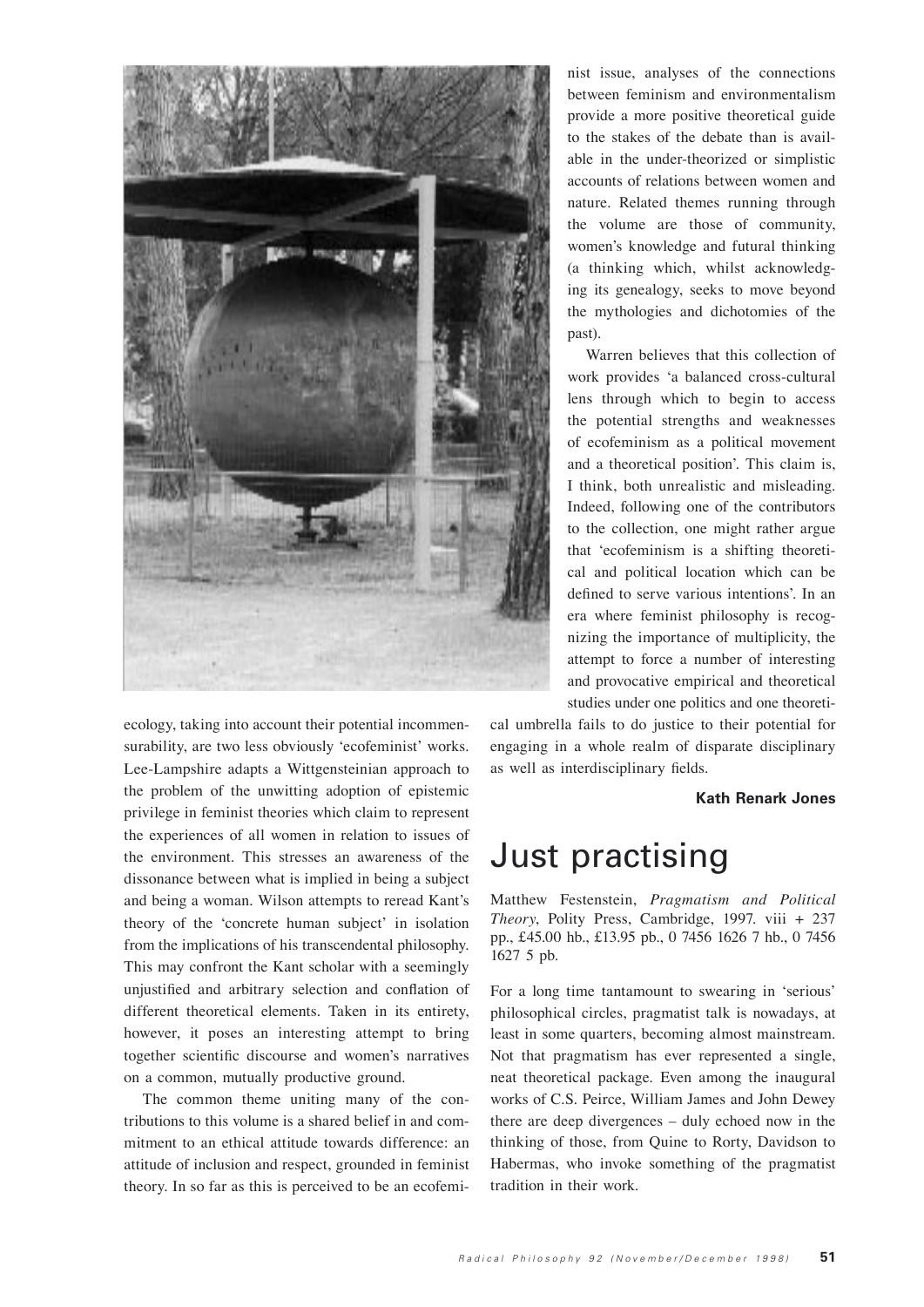To call yourself a pragmatist you have to place some sort of priority on the concreteness of situated practice over the abstractions of theory. Thus James famously declared truth to be a matter not of some complex relation between concept and object, or language and world, but of what proves itself to be ʻgood in the way of belief' once our hypotheses are acted on. How this ʻgoodness' is to be gauged seems immediately to become a normative question: in general pragmatism offers a historicized, socialized image of philosophy which transfers central questions from the epistemological or metaphysical realms to the practical and political. In this way it hopes to avoid both any appeal to an unfeasibly distinterested God's-eye view *and* a slide into scepticism or subjectivism. But what specifically – and this is Festenstein's opening question in this clear, concise, and meticulously argued book – has it to offer political theory?

For the most part this is a book about Dewey and, secondarily, about how his political thinking shapes up in comparison to that of Rorty, Habermas and Putnam – each of them, in different respects, a contemporary heir. Festenstein's Dewey is the subtle negotiator of a sort of social-democratic *via media* between laissezfaire individualism and authoritarian collectivism, and between, as he himself once put it, the Scylla of rationalism and the Charybdis of relativism. This isn't necessarily the customary picture; Dewey's reputation has tended to be that of a nit-picking technocrat, methodical rather than visionary, a civil servant figure concerned with finding the most efficient ways of marshalling scientific, instrumental reason in the service of the liberal status quo.

For Festenstein this misses the fact that it is an ethical, rather than a crudely science-valorizing, basis which informs Dewey's thinking. His antipathy to ʻthe most pervasive fallacy of philosophic thinking' – namely, its tendency to parcel up experience and analyse it in abstraction from its socio-historical context – comes together (in a step which is anathema to more recent pragmatists) with a teleological, naturalistic ethics of individual self-realization. Through an account of freedom as involving the development of reflexivity and agency, and active participation in the moral life of one's time and place, Dewey presents individuality as something achieved rather than fixed, and so dependent upon positive cultural encouragement. Liberal democracy would ideally be constitutive of individuality in this normative sense: to the extent

that it isn't, its practices and thinking are up for critique.

Festenstein's research of Dewey's voluminous oeuvre is painstaking, and his criticism sympathetic without being in thrall. The latter's thinking emerges as a sophisticated, if flawed, quest for a resolution of habitual philosophical oppositions between individual and community, rationality and relativism, and rationalism and empiricism. As such, it's a precursor to current attempts to split the difference between liberalism and communitarianism, with ethical foundations more substantive than pragmatism is often given credit for.

Current examples of pragmatism-inflected political thinking get a more mixed reception. Habermas's emphasis on the communicative, intersubjective nature of rationality, and his epistemological fallibilism, fit easily enough for Festenstein within the general terrain of pragmatist political thinking. But his transcendental tendencies (his invocation of an ideal consensus as the yardstick by which given social practices are to be judged) provoke the sort of suspicion one might expect from a Dewey enthusiast. Rorty is upbraided for aspects of his ethnocentric model of liberalism, and for the voluntaristic, uncritical character of his ironists' utopia – but commended for his rather more consistent and powerful deconstruction of the pretensions to authority of the epistemological tradition. Putnam's ʻinternal realism' is seen as a promising fortification against outright relativism let down by the lack of argumentative support for his various hopeful forays in search of a solid footing for a Dewey-style critical democracy.

Noticeably, any hunch that these various shortcomings arise *because of*, rather than despite, these thinkers' pragmatist affiliations goes unaddressed. But Festenstein goes some way towards assuaging leftist qualms that pragmatism might involve a simple hypostatization of existing values and practices by insisting that, with Dewey at least, critique means more than just dusk-time painting of grey on grey. It's in its treatment of Dewey, though, that the book's real virtue lies. While it probably won't persuade sceptics to ʻgo pragmatist', it provides evidence enough both that there is an identifiable pragmatist tradition in political theory (whatever its shortcomings) and that Dewey's is its most formidable articulation.

### **Gideon Calder**